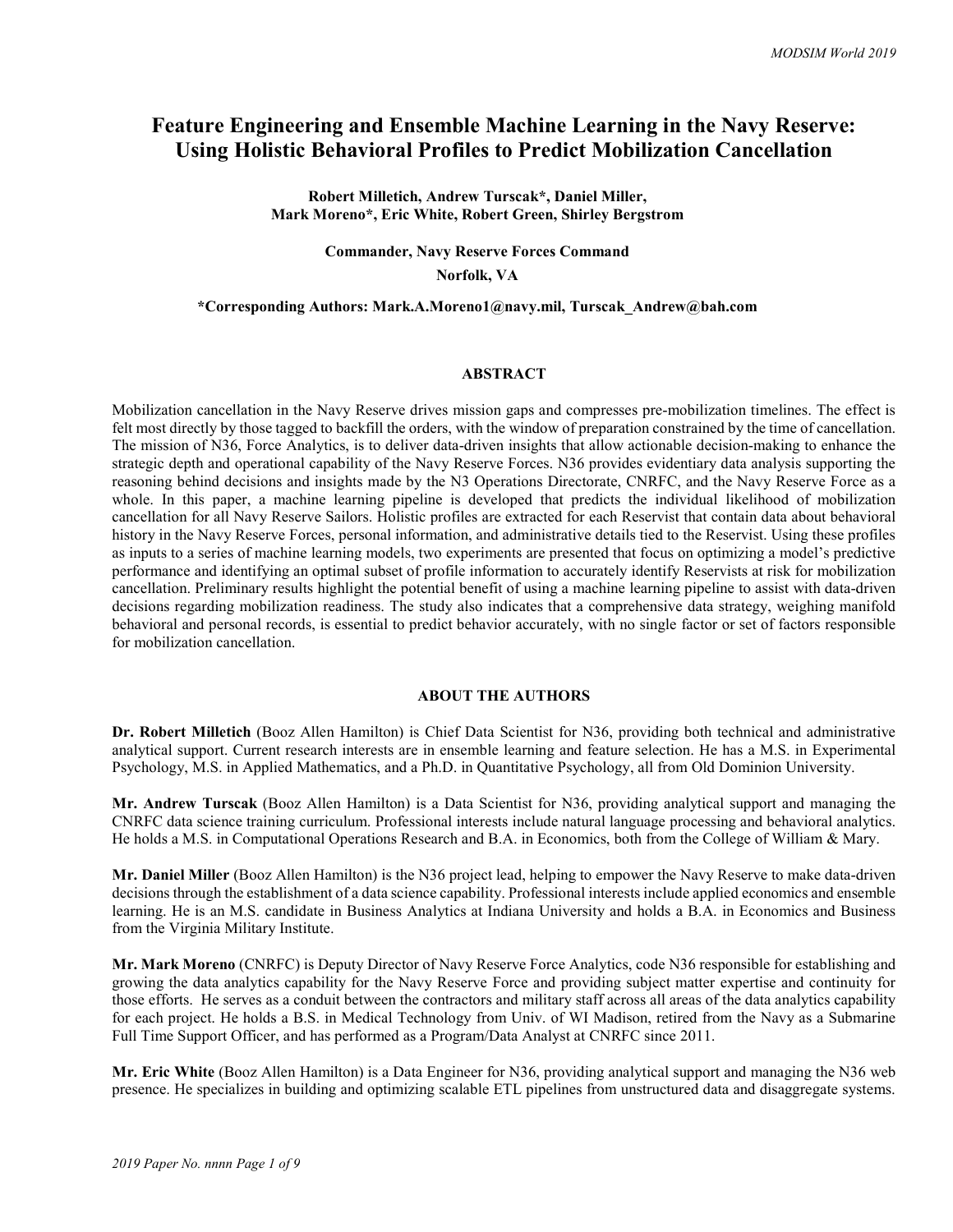He holds a M.A. in Economics and Business Modelling and Simulation as well as a B.S. in International Business, both from Old Dominion University.

LCDR Robert Green (CNRFC) is the Technical Director of N36. He holds a M.S. in Operations Research from the University of Alabama in Huntsville, a graduate certificate in Modeling and Simulation Engineering from Old Dominion University, and a B.S. in Political Science from the United States Naval Academy.

Mrs. Shirley Bergstrom (Booz Allen Hamilton) is Strategy Lead for N36, guiding the direction of establishing a mature analytics department at CNRFC. She holds a B.S. in Mathematical Sciences from Virginia Commonwealth University with a concentration in Operations Research.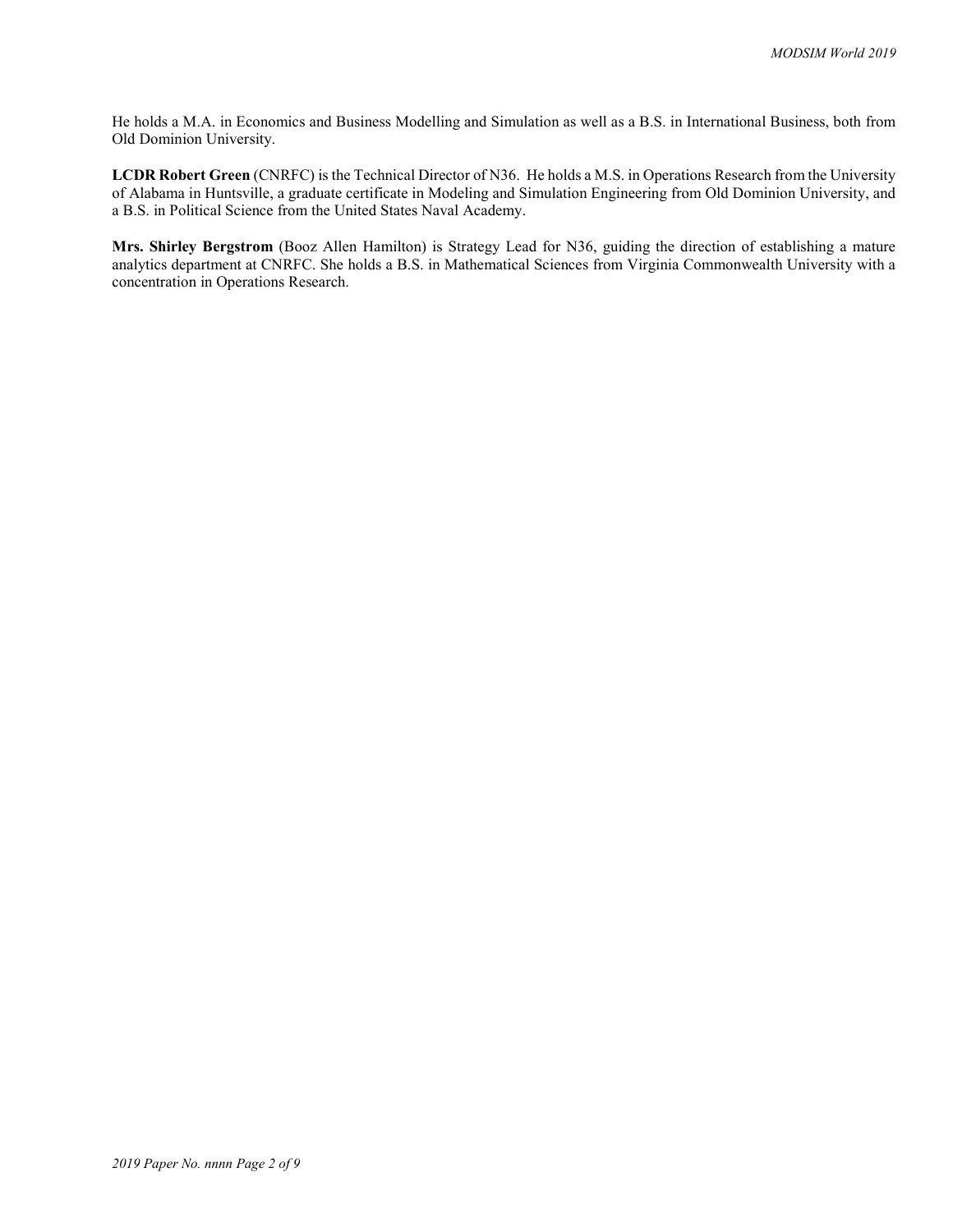# Feature Engineering and Ensemble Machine Learning in the Navy Reserve: Using Holistic Behavioral Profiles to Predict Mobilization Cancellation

Robert Milletich, Andrew Turscak\*, Daniel Miller, Mark Moreno\*, Eric White, Robert Green, Shirley Bergstrom

### Commander, Navy Reserve Forces Command

Norfolk, VA

### \*Corresponding Authors: Mark.A.Moreno1@navy.mil, Turscak\_Andrew@bah.com

### INTRODUCTION

### Problem Statement

Mobilization cancellation in the Navy Reserve Forces drives mission gaps and compresses pre-mobilization timelines. The effect is felt most directly by those tagged to backfill the orders, with the window of preparation constrained by the time of cancellation. Sailors selected for mobilization are currently chosen at random, provided they meet certain mission-essential qualifications and are available for mobilization. A thorough assessment of each individual sailor's risk of cancellation provides the opportunity for the Navy Reserve to better prepare for the possibility of cancellation, assess cancellation trends, and empower sailors to mobilize.

This paper hypothesizes that a Navy Reservist's risk of cancellation can be accurately predicted with machine learning, using a holistic profile of historical behavior and details known prior to initial contact with the sailor. Preliminary results highlight the potential benefit of using a machine learning pipeline to assist with data-driven decisions regarding mobilization readiness. The study also indicates that a comprehensive data strategy, weighing manifold behavioral and personal records, is essential to predict behavior accurately, with no single trait or set of related features responsible for mobilization cancellation.

### Approach Summary

Navy data systems were assessed to identify opportunities and constraints posed by the data available. The fields available, history of data collection, and feasibility of data access were heavily influential in the choice of which features to include in a Reservist's mobilization risk profile. Cancellation rates across relevant populations in the dataset were visualized over time to determine if any factors exhibited correlation with cancellation. Variables assessed included but were not limited to prior cancellations, medical history, order and travel history, personal information, and drill history. Sparse, ambiguous, and/or irrelevant fields were removed from the analysis. To prevent data leakage, data were truncated to include only those details known prior to the initiation of a sailor's most recent mobilization orders. Sailors with no mobilization or cancellation history were not included in the training set.

Features were engineered to parse out statistical information hidden in the data using a variety of techniques including manual aggregation techniques, natural language processing, and unsupervised machine learning. A variety of supervised machine learning models were then trained and evaluated using fiscal year 2017 mobilizations as the training dataset and fiscal year 2018 as the test set. An ablation study was then performed to examine the effect of dropping various sets of variables from the model. Models were evaluated using the area under the curve (AUC) score, and other portions of the model building process revisited as necessary. Figure 1 details the iterative approach used in the construction of the machine learning model.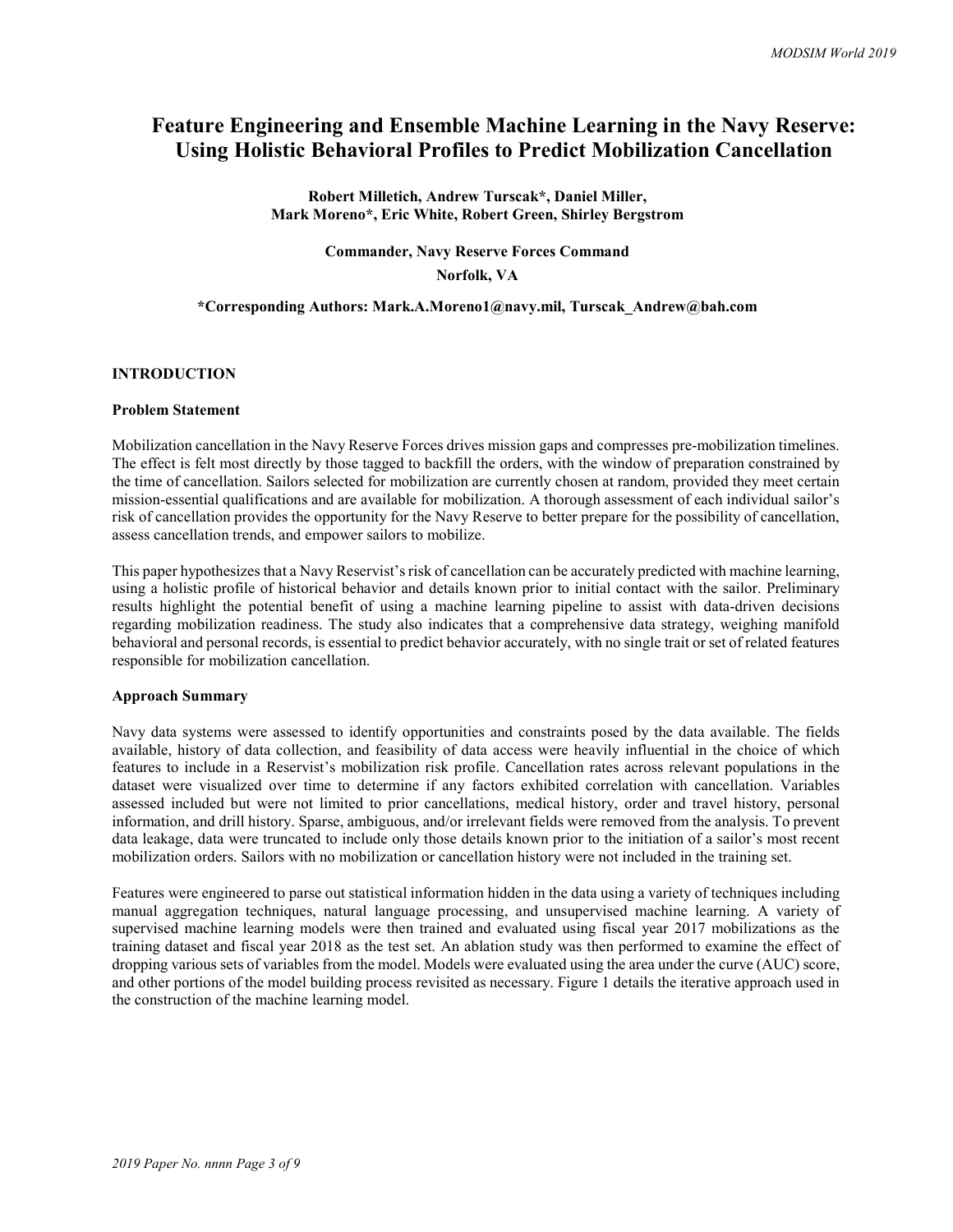

Figure 1. Iterative Analytic Approach

## DATA

The sample consisted of Navy Reservists tagged for at least one mobilization in fiscal years 2017 and 2018. For each Reservist, we gathered one year of historical data, including mobilizations, manpower availability, work-related orders and travel, drills, and demographics, based on their most recent mobilization start date. Data were obtained from authoritative Department of Defense (DoD) sources, including the Navy Standard Integrated Personnel System, Defense Travel System, and the Navy Order Writing System. The raw data required substantial preprocessing and manipulation to make it numerically interpretable, and an array of innovative strategies were adopted to maximally parse out information hidden in the feature space.

### Data Manipulation & Engineering

Prior to feature engineering, data were preprocessed to clean free text and impute missing values. Free text fields were parsed and aggregated together into higher-level categories using a fuzzy string matching algorithm. Specifically, dictionaries were built with appropriate aggregate categories as keys along with key words that map to those categories as values. The algorithm computes the Levenshtein Distance between all dictionary values and free text strings, using features such as length and shared text characters, and returns the value with the best match to the text string. The process was necessary to account for large disparities in manually entered fields and is depicted in Figure 2 in the context of civilian job categories.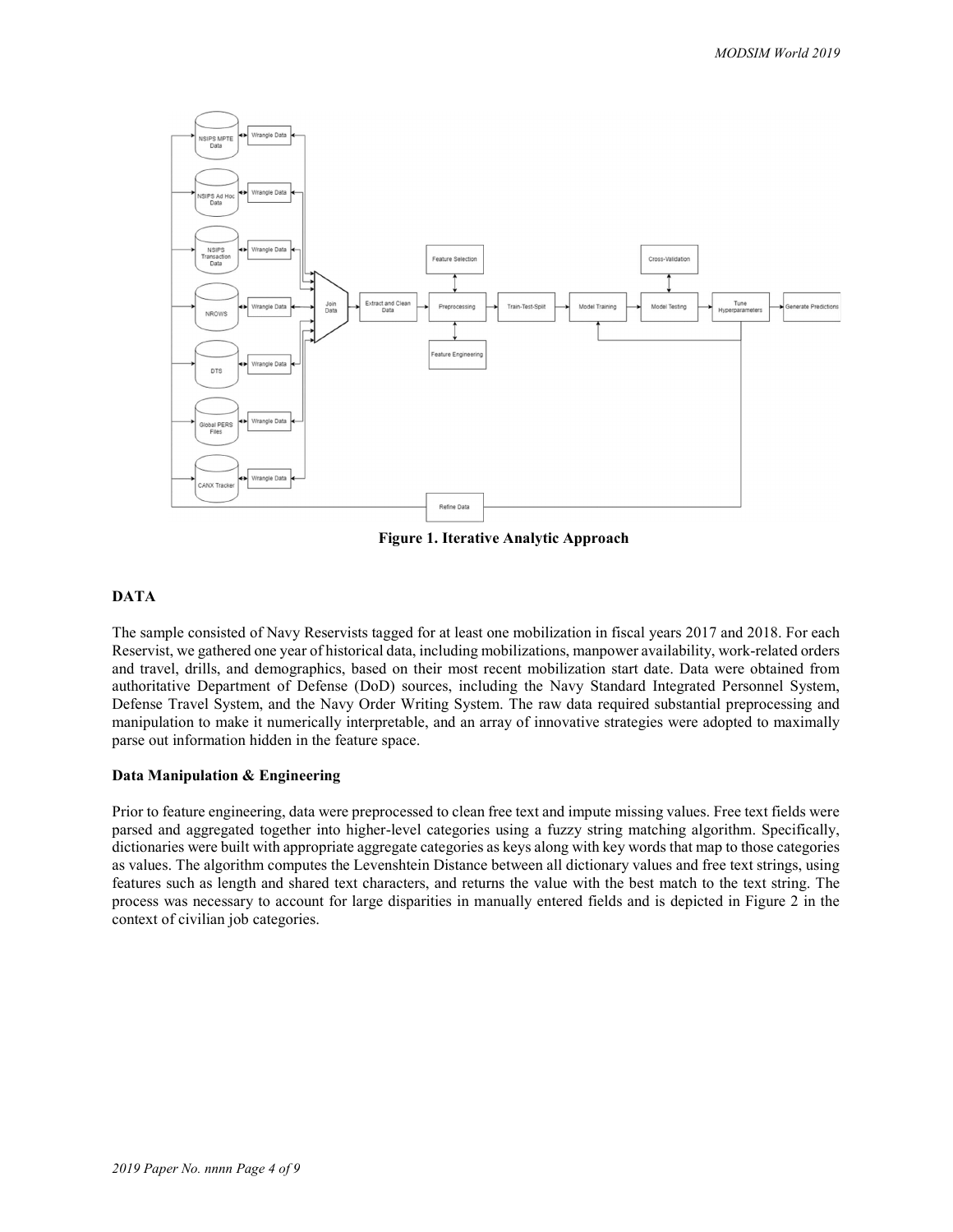

Figure 2. Fuzzy String Matching for Category Aggregation

For missing values, variables that contained meaningful zeros were imputed using zero, whereas, other variables were imputed using the mean, median, mode, maximum, or minimum of the observed data where appropriate. Several of the fields in the raw data came in a format that was minimally interpretable or wholly non-interpretable from a modeling perspective. For example, the field for rank was concatenated with 2-character and 3-character job codes, resulting in a large number of sparse levels in the factor. Additionally, the hierarchical nature of rank could be more appropriately modeled as an ordinal numeric value. The peculiarities of individual data fields were wide-ranging, from dated sequences of events, to relevant factors hidden in encoded substrings, to numeric and categorical variables described in free text fields. As such, a rigorous feature engineering pipeline was constructed to handle the idiosyncrasies of each feature.

Ordinal factors were mapped via manually created dictionaries to appropriate numeric values. Free text fields that were previously aggregated using the fuzzy string matching algorithm were converted to dummy variables. Many of these fields were further transformed into ordinal or numeric features where appropriate. Statistical information such as central tendency measures, dispersion measures, and other distributional measures (e.g., percentiles, entropy, coefficient of variation, kurtosis, skewness, minimum, maximum) were calculated from sequences of dated events, such as pre-mobilization readiness events, orders, travel, drill, and medical histories. Unsupervised learning methods were tested to extract hidden information from the feature space but were ultimately dropped for the sake of model interpretability and minimal predictive value added. The methods tested included cluster distances and labels using K-Means as well as latent feature representations using PCA and autoencoders. The final feature set consisted of 686 variables.

### ANALYSIS

### Train-Test-Split

Due to the temporal nature of the data, a temporal train/test split was used for model evaluation with the fiscal year 2017 mobilizations ( $N = 2,869$ ) as the training set and fiscal year 2018 mobilizations ( $N = 3,170$ ) as the testing set. Data only existed for sailors currently in the Navy Reserve, so dataset sizes decreased linearly going back each year due to sailors retiring or leaving the Force. For both training and testing sets, the class distribution was similar with approximately 11.5% cancellations and 88.5% mobilizations. To account for class imbalance, the AUC score was used to evaluate a model's predictive accuracy.

Importantly, given that each Reservist tagged for mobilization has a unique sequence of dates comprising their mobilization timeline, simple date thresholds and randomized splitting could not properly account for temporal effects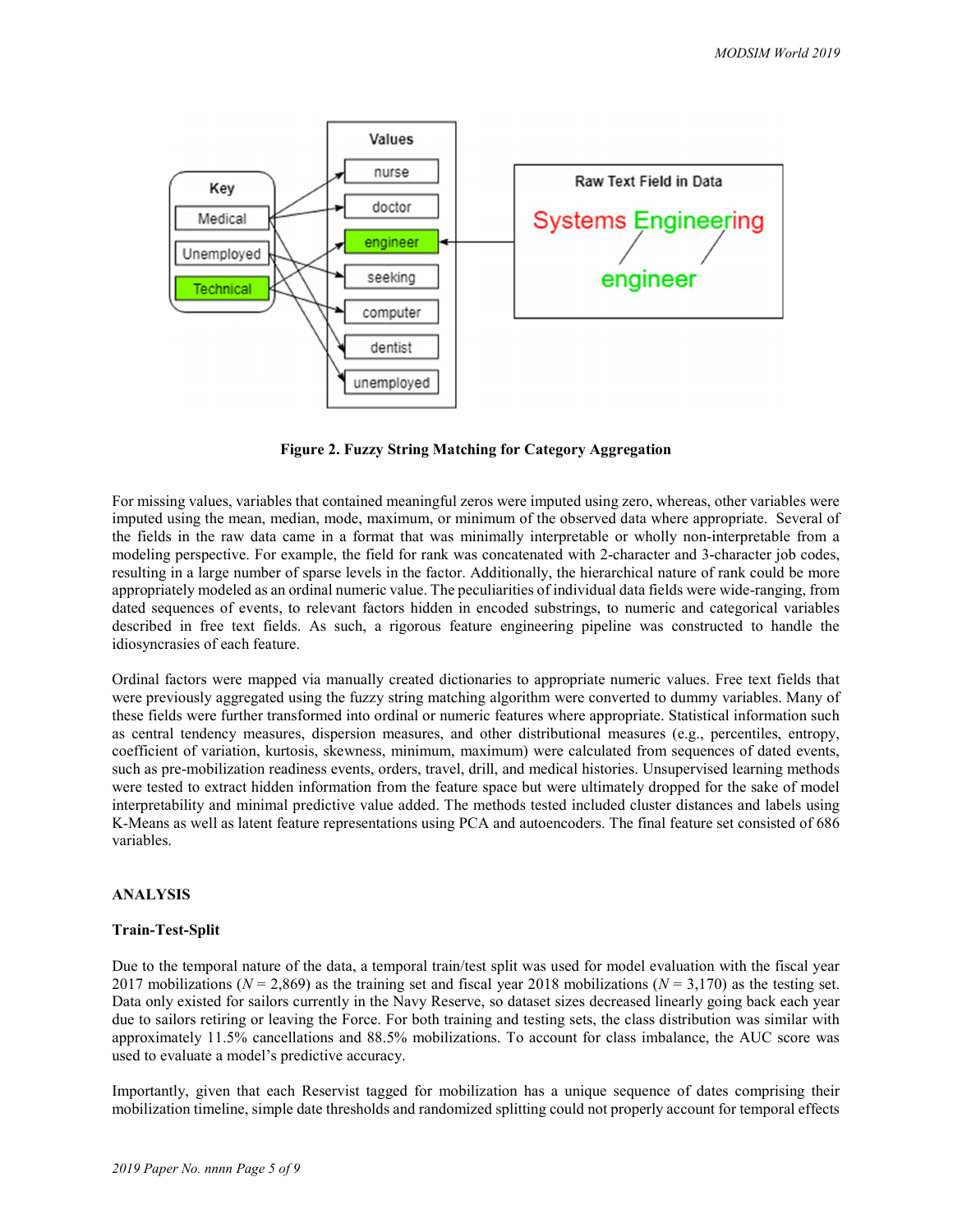known to artificially inflate model accuracy through posterior information leakage. To prevent this, feature data were truncated to include only those details known prior to the initialization of a sailor's most recent mobilization orders, hereafter referred to as the recent individual mobilization status (IMS) date.

Personal details that change with time, such as rank or marital status, were collected from legacy data stores corresponding to the recent IMS date. Tallied fields, such as the number of prior mobilizations, drill history, and average time between mobilization events, were calculated only up to the recent IMS date. All information occurring between the recent IMS date and the final mobilization or cancellation event –the response variable in the classification model– was purged to ensure that the risk scores could be known prior to assigning mobilization orders, as were any in-progress mobilization events trailing the response. This temporal control methodology is detailed in Figure 3.



Figure 3. Temporal Control by Mobilization Event

## Experiment 1: Optimizing Model Predictive Accuracy

The goal of the first experiment was to optimize the predictive accuracy of a machine learning classifier. A series of initial models were tested, including logistic regressions, support vector machines, tree-based models (i.e., extreme gradient boosted trees, random forests, extremely randomized trees), k-nearest neighbors, and deep neural networks. Hyperparameter optimization was performed using random search with successive halving. If possible, early stopping was implemented to reduce the computational cost of evaluating each hyperparameter configuration. Overall, results highlighted that the tree-based models tended to have the best predictive accuracy, and these results held across a range of different hyperparameter configurations. For a small number of hyperparameter configurations, the deep neural networks had similar predictive accuracy as some of the tree-based models, however, the accuracy of the models was highly variable across other hyperparameter configurations.

To further increase the predictive accuracy of the models evaluated, the best performing models were selected and combined into a stacking model. Stacking is an ensemble learning technique that uses k-fold cross-validation to train a series of level 1 models and make predictions on the k holdout sets. The predictions of each level 1 model are stacked and provided as input to the level 2 meta-model. Our initial selection of level 1 models included the top three performing tree-based models, namely the extreme gradient boosted trees, random forests, and extremely randomized trees. The fourth level 1 model was selected based on its performance in the stacked model. Among the models evaluated, we found that the K-nearest neighbors resulted in the largest gain in accuracy. The level 2 meta-model was a logistic regression with L2 penalty to handle multicollinearity in the level 1 model predictions. The final stacking model used in this experiment is pictured in Figure 4.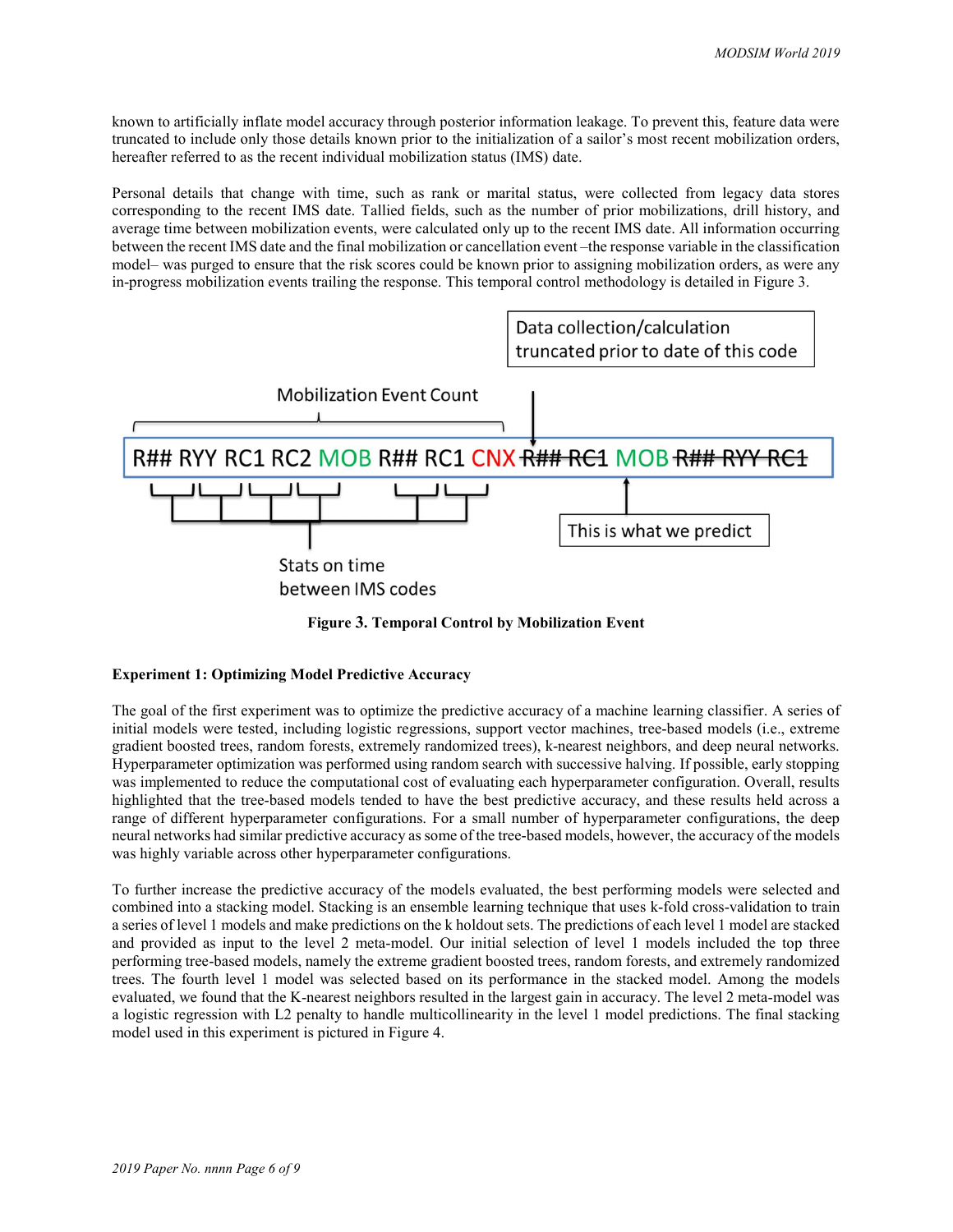

Figure 4. Stacking Ensemble

Results showed that the best level 1 model was the extreme gradient boosted trees, with an AUC score marginally higher than both the random forests and extremely randomized trees. Although the K-Nearest Neighbors was less performant than the other level 1 models, its predictions combined with the models in the stacking ensemble led to approximately 2-12% gain in predictive accuracy compared to the level 1 models. Results of the level 1 models and stacking ensemble are summarized in Table 1.

| Model                                 | AUC  |
|---------------------------------------|------|
| <b>Extreme Gradient Boosted Trees</b> | .804 |
| Random Forests                        | .798 |
| <b>Extremely Randomized Trees</b>     | .795 |
| K-Nearest Neighbors                   | .728 |
| <b>Stacking Ensemble</b>              | 818  |

Table 1. AUC Scores for Classifiers

### Experiment 2: Ablation Study

To test the sensitivity of a model, should certain features become unavailable in a production environment, an ablation study was performed using extreme gradient boosted tree models. An ablation study removes features from the dataset in an iterative process, evaluating the model on each of the remaining feature sets until all combinations of features are tested and evaluated. We grouped similar features together (e.g., features about orders, features about drills) into mutually exclusive subsets, for a total of eight subsets. We evaluated all 256 possible feature subsets to gauge the minimal number of feature subsets needed before a model's predictive accuracy begins to drop. The results of the ablation study are detailed in Figure 4.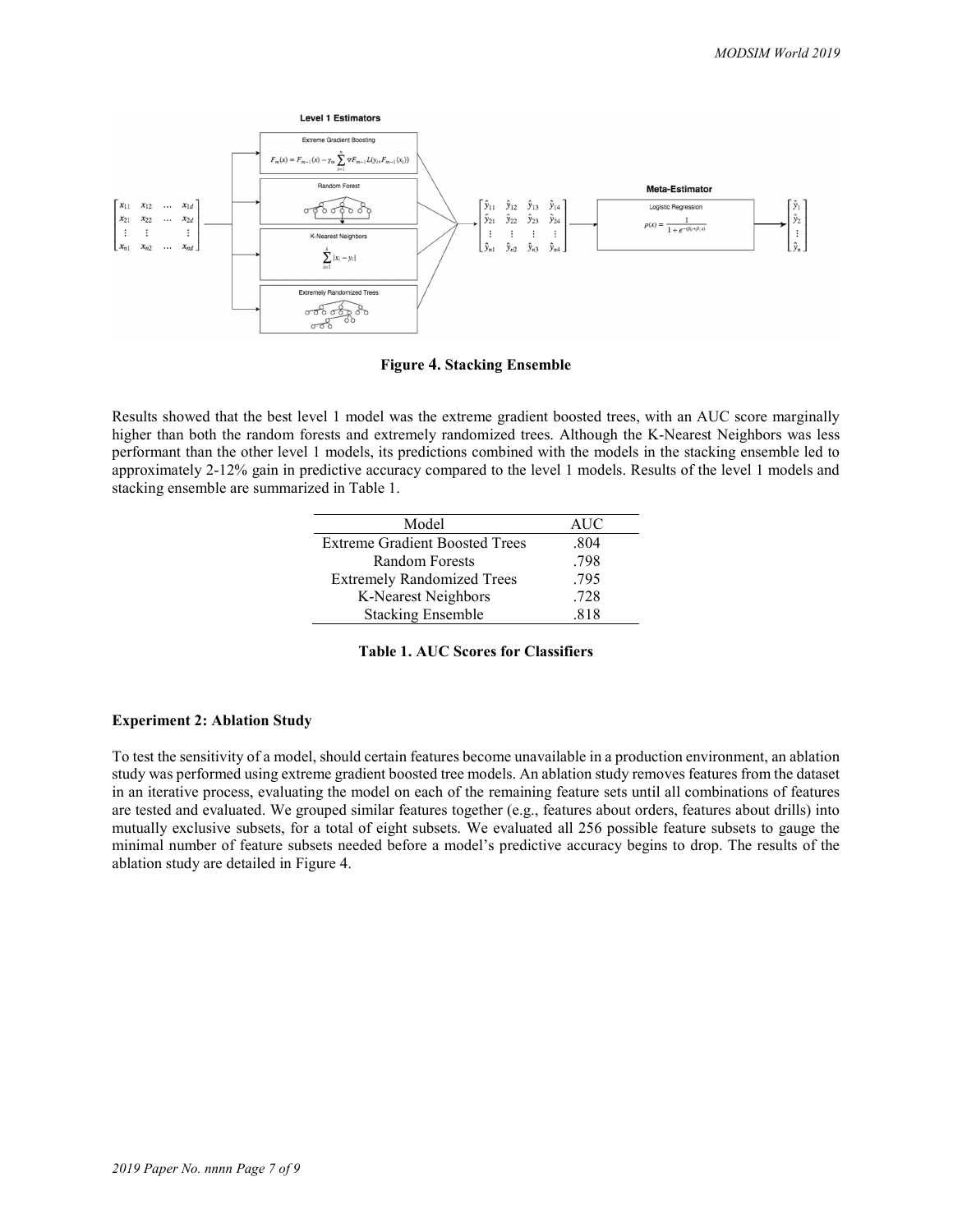

Figure 4. Distribution of AUC Scores by Feature Subset

From Figure 4, we can derive that nearly all combinations of 6 to 7 feature subsets achieve comparable accuracy to the full feature space. The one exception –the outlier in Figure 4 observed at 1 and 7 feature subsets, respectively– corresponds to personal information with minimal variance over time. Besides lending credence to the model's potential usefulness in a production environment, the study affirms that the feature engineering techniques used to control for temporal leakage were successful in removing individual features that could singularly and artificially inflate the AUC score.

#### DISCUSSION AND NEXT STEPS

The accuracy achieved in Experiment 1 highlights the potential of using machine learning to assist with mobilization readiness. This potential is even more remarkable given that most successful models are trained on datasets that are larger than the test dataset, which was not the case in this study. Any decisions made on the basis of this analysis, however, should factor in the narrow window during which the experiment was performed, as variation in mobilization trends between years may lead to changes in accuracy. The key benefit of the model is the strong foundation laid for additional years of back-testing and model training, with preliminary evidence suggesting that such continuation will increase model accuracy as new fiscal years of data are added to the training set.

The sturdiness the model observed in Experiment 2 mitigates concerns of feature dominance and data leakage. It also highlights that a comprehensive data strategy, weighing manifold behavioral and personal records, is essential to predict behavior accurately, with no subset of related factors substantially influencing predictive results. Finally, the novel feature-engineering techniques employed in the study comprise a robust framework for parsing signal hidden in otherwise indecipherable data fields, broadening the realm of the possible for the types of problems that can be solved using data science in the Navy Reserve.